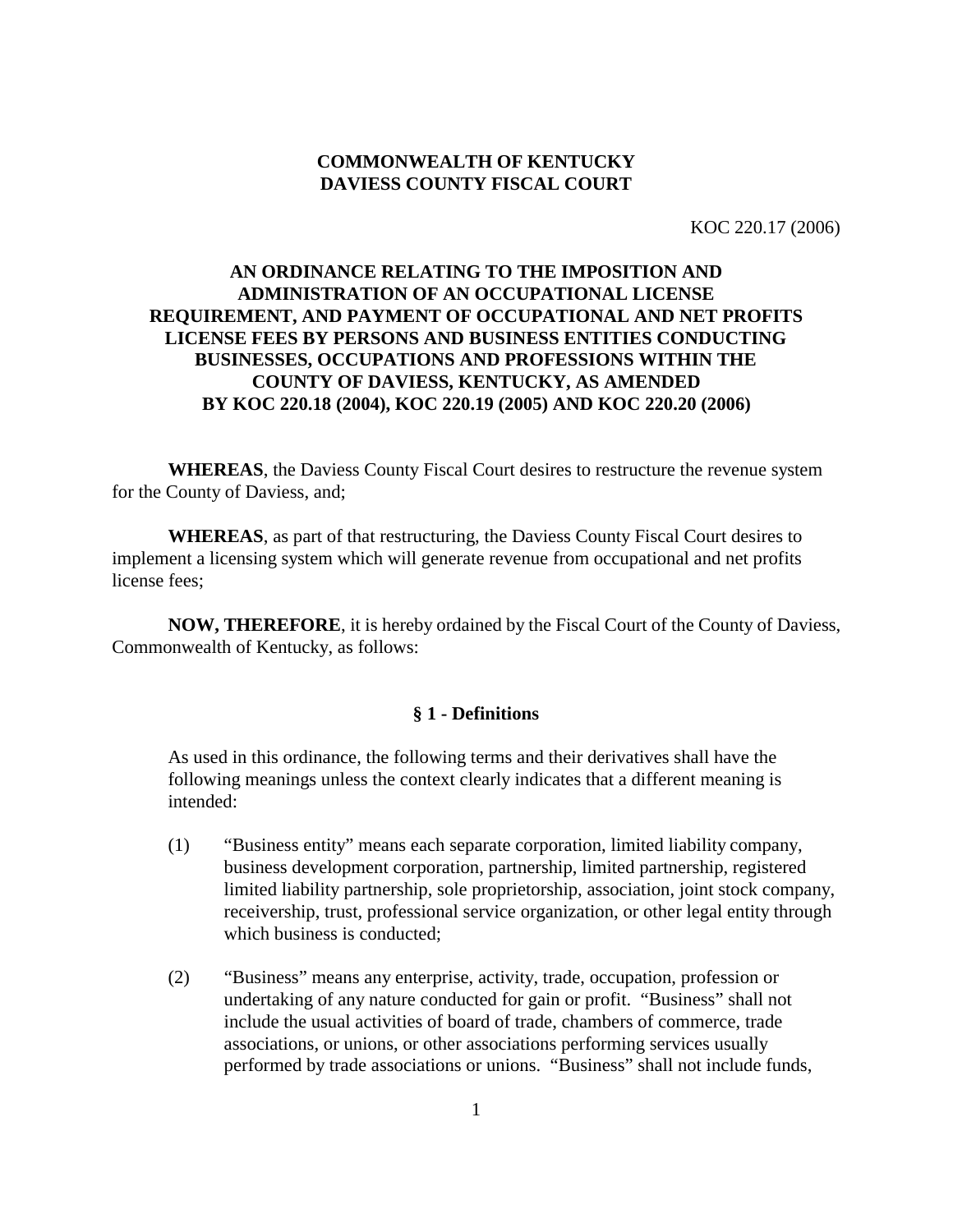foundations, corporations, or associations organized and operated for the exclusive and sole purpose of religious, charitable, scientific, literary, educational, civic or fraternal purposes, where no part of the earnings, incomes or receipts of such unit, group, or association, inures to the benefit of any private shareholder or other person.

- (3) "County" means the County of Daviess, Kentucky.
- (4) "Compensation" means wages, salaries, commissions, or any other form of remuneration paid or payable by an employer for services performed by an employee, which are required to be reported for federal income tax purposes and adjusted as follows:
	- (a) Include any amounts contributed by an employee to any retirement, profit sharing, or deferred compensation plan, which are deferred for federal income tax purposes under a salary reduction agreement or similar arrangement, including but not limited to salary reduction arrangements under Section 401(a), 401(k), 402(e), 403(a), 403(b), 408, 414(h), or 457 of the Internal Revenue Code; and
	- (b) Include any amounts contributed by an employee to any welfare benefit, fringe benefit, or other benefit plan made by salary reduction or other payment method which permits employees to elect to reduce federal taxable compensation under the Internal Revenue Code, including but not limited to Sections 125 and 132 of the Internal Revenue Code;
- (5) "Conclusion of the federal audit" means the date that the adjustments made by the Internal Revenue Service to net income as reported on the business entity's federal income tax return become final and unappealable;
- (6) "Employee" means any person who renders services to another person or any business entity for compensation, including an officer of a corporation and any officer, employee, or elected official of the United States, a state, or any political subdivision of a state, or any agency of instrumentality of any one (1) or more of the above. A person classified as an independent contractor under the Internal Revenue Code shall not be considered an employee.
- (7) "Employer" means the person for whom an individual performs or performed any service, of whatever nature, as the employee of such person, except that:
	- (a) if the person for whom the individual performs or performed the services does not have control of the payment of the wages for such services, the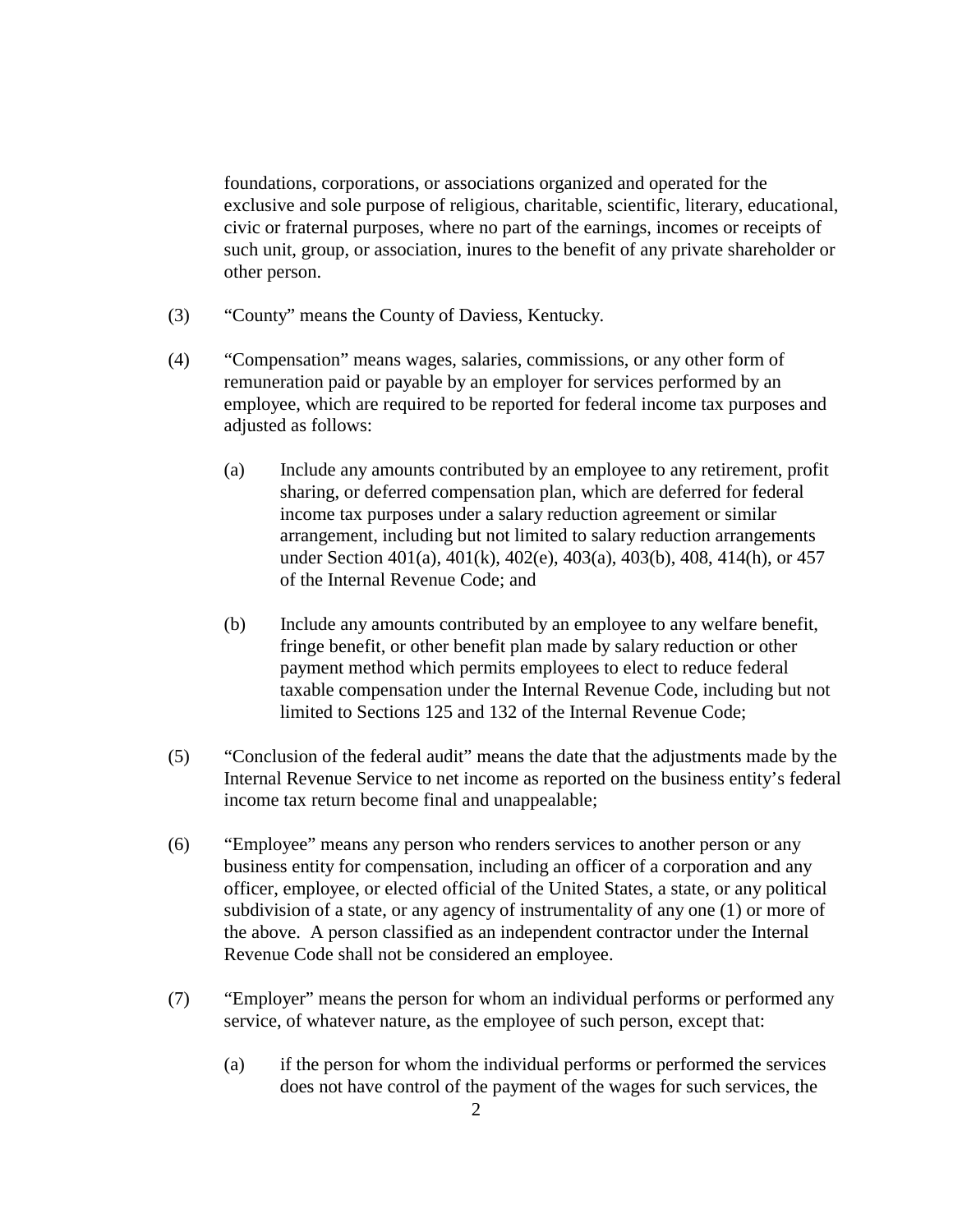term "employer" means the person having control of the payment of such wages, and

- (b) in the case of a person paying wages on behalf of a nonresident alien individual, foreign partnership, or foreign corporation, not engaged in trade or business within the United States, the term "employer" means such person;
- (8) "Final determination of the federal audit" means the revenue agent's report or other documents reflecting the final and unappealable adjustments made by the Internal Revenue Service.
- (9) "Finance Director" means the County Treasurer or other person designated by the Daviess County Fiscal Court;
- (10) "Fiscal year" means an accounting period of 12 months ending on the last day of any month other than December;
- (11) "Internal Revenue Code" means the Internal Revenue Code as defined in KRS 67.750(7);
- (12) "Net profit" means gross income as defined in Section 61 of the Internal Revenue Code minus all the deductions from gross income allowed by Chapter 1 of the Internal Revenue Code, and adjusted as follows:
	- (a) Include any amount claimed as a deduction for state tax or local tax which is computed, in whole or in part, by reference to gross or net income and which is paid or accrued to any state of the United States, local taxing authority in a state, the District of Columbia, the Commonwealth of Puerto Rico, any territory or possession of the United States, or any foreign country or political subdivision thereof;
	- (b) Include any amount claimed as a deduction that directly or indirectly is allocable to income which is either exempt from taxation or otherwise not taxed;
	- (c) Include any amount claimed as a net operating loss carryback or carryforward allowed under Section 172 of the Internal Revenue Code;
	- (d) Include any amount of income and expenses passed through separately as required by the Internal Revenue Code to an owner of a business entity that is a pass-through entity for federal tax purposes; and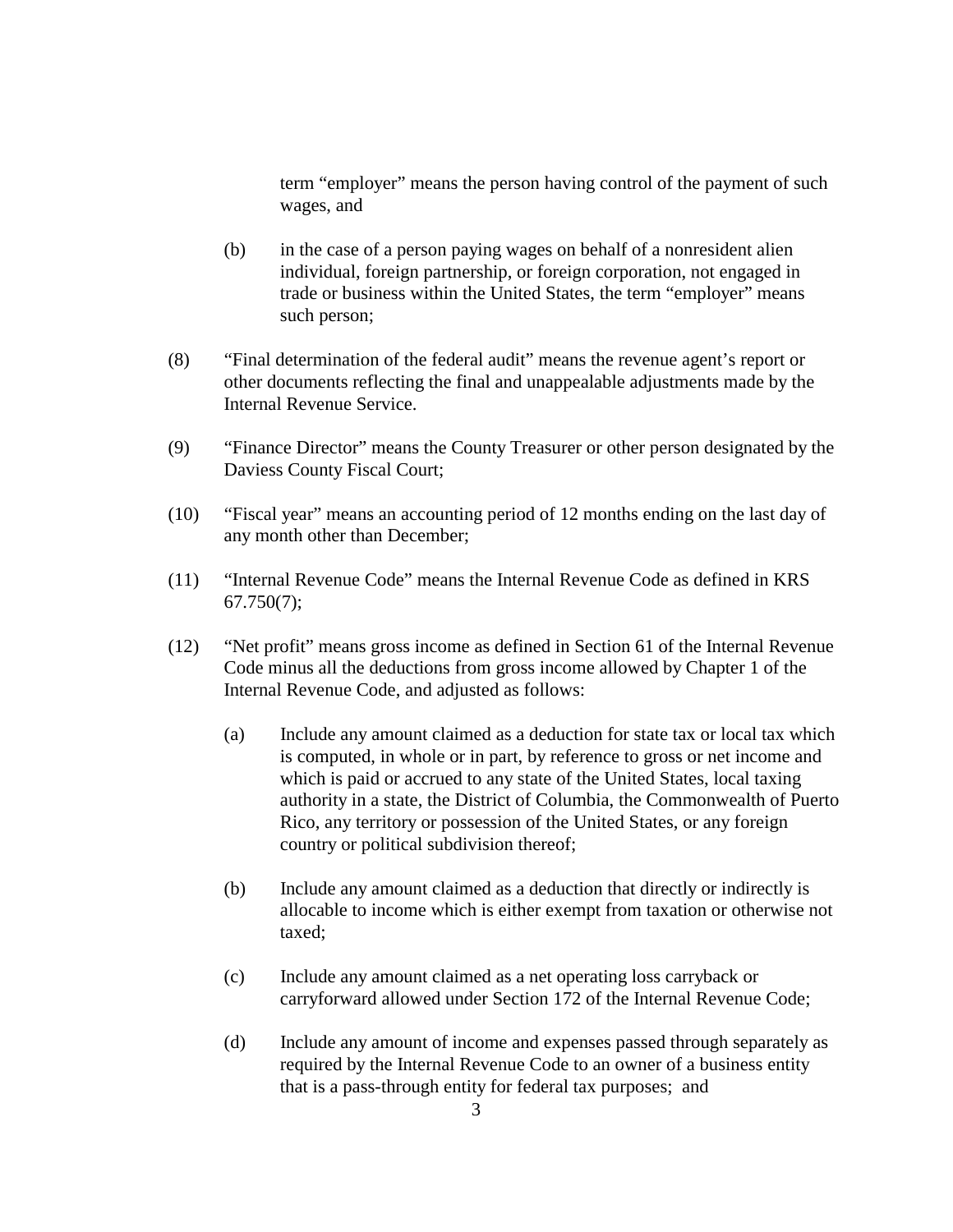- (e) Exclude any amount of income that is exempt from state taxation by the Kentucky Constitution, or the Constitution and statutory laws of the United States;
- (13) "Occupational License Tax" shall have the same meaning as Occupational License Fee as enacted by this ordinance;
- (14) "Person" shall mean every natural person, whether a resident or non-resident of the county. Whenever the word "person" is used in a clause prescribing and imposing a penalty in the nature of a fine or imprisonment, the word, as applied to a partnership or other form of unincorporated enterprise, shall mean the partners or members thereof, and as applied to corporations, shall mean the officers and directors thereof;
- (15) "Return" or "Report" means any properly completed and, if required, signed form, statement, certification, declaration, or any other document permitted or required to be submitted or filed with the county;
- (16) "Sales Revenue" means receipts from the sale, lease, or rental of goods, services, or property;
- (17) "Tax district" means any county with the authority to levy net profits, or occupational license taxes;
- (18) "Taxable net profit" in case of a business entity having payroll or sales revenue only within the county means net profit as defined in subsection (11) of this section;
- (19) "Taxable net profit" in case of a business entity having payroll or sales revenue both within and without the county means net profit as defined in subsection (11) of this section, and as apportioned under Section (4) of this Ordinance; and
- (20) "Taxable year" means the calendar year or fiscal year ending during the calendar year, upon the basis of which net profit is computed.

# **§ 2 - Occupational License Application Required**

(1) Every person and business entity engaged in any business in the County shall be required to apply for and obtain an occupational license before the commencement of business or in the event of a change of business status. Licensees are required to notify the County of any changes in address, the cessation of business, or any other changes which render the information supplied to the county in the license application inaccurate.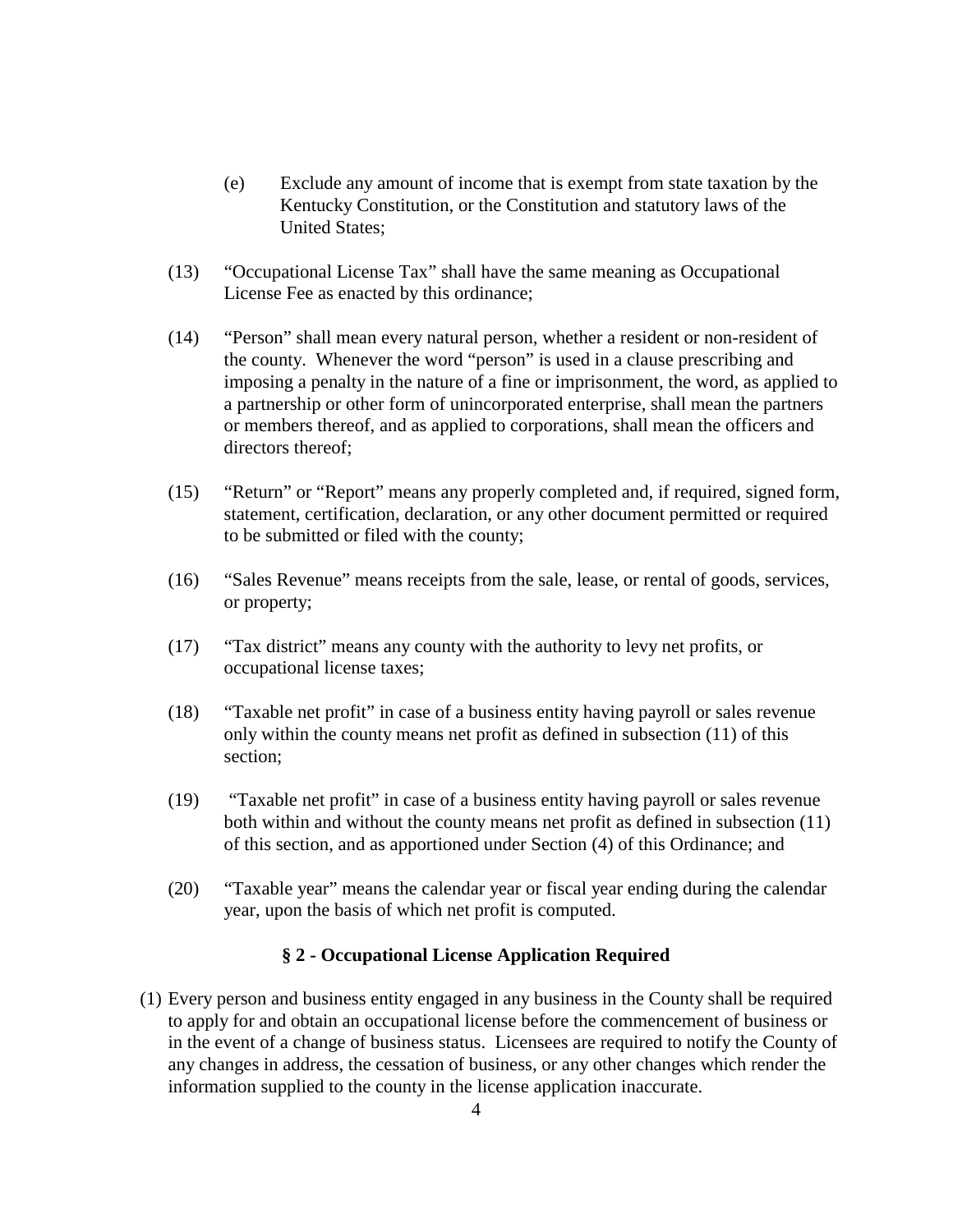# **§ 3 - Occupational License Fee Payment Required**

- (1) Except as provided in subsections (2) and (4) of this section, every person or business entity engaged in any business for profit and any person or business entity that is required to make a filing with the Internal Revenue Service or the Kentucky Revenue Cabinet shall be required to file and pay to the county an occupational license fee for the privilege of engaging in such activities within the county. The occupational license fee shall be measured by 0.35% of:
	- (a) all wages and compensation paid or payable in the County for work done or services performed or rendered in the county by every resident and nonresident who is an employee;
	- (b) the net profit from business conducted in the County by a resident or nonresident business entity.
- (2) The occupational license fee imposed in this section shall not apply to persons or business entities exempted from occupational license fees by state law.
- (3) The Fiscal Court may, by order, set an exemption of up to ten thousand dollars (\$10,000) from the net profits fee for each business and occupational license fee for each employee. Such exemptions shall be effective at the start of the next calendar year following the order, and must be adopted no later than ninety (90) days prior to the start of the calendar year. Exemptions established by order shall remain in effect until modified by a subsequent order. The exemption shall be calculated pro rata for entities reporting net profits on a taxable year other than the calendar year.
- (4) In order to provide uniformity to the citizens and taxpayers of Daviess County, the Fiscal Court adopts by reference as if incorporated here in full, the exemptions set out in City Ordinance 5-2005 as same exists as of the effective date of this ordinance.

# **§ 4 - Apportionment**

- (1) Except as provided in subsection (4) of this section, net profit shall be apportioned as follows:
	- (a) For business entities with both payroll and sales revenue in more than one (1) tax district, by multiplying the net profit by a fraction, the numerator of which is the payroll factor, described in subsection (2) of this section, plus the sales factor, described in subsection (3) of this section, and the denominator of which is two (2); and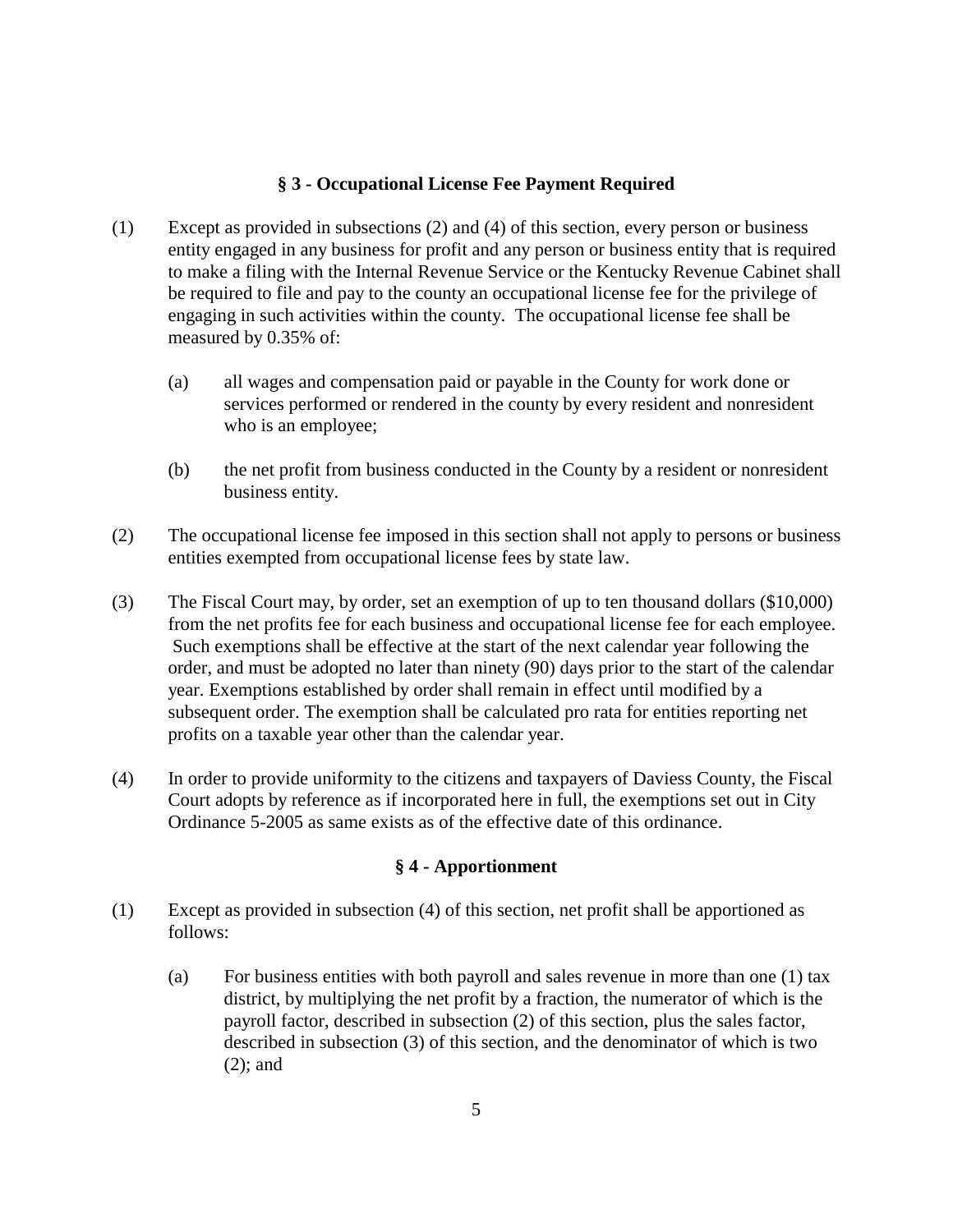- (b) For business entities with sales revenue in more than one (1) tax district, by multiplying the net profit by the sales factor as set forth in subsection (3) of this section.
- (2) The payroll factor is a fraction, the numerator of which is the total amount paid or payable in the county during the tax period by the business entity for compensation, and the denominator of which is the total compensation paid or payable by the business entity everywhere during the tax period. Compensation is paid or payable in the county based on the time the individual's service is performed within the county.
- (3) The sales factor is a fraction, the numerator of which is the total sales revenue of the business entity in the county during the tax period, and the denominator of which is the total sales revenue of the business entity everywhere during the tax period.
	- (a) The sale, lease, or rental of tangible personal property is in the county if:
		- 1. The property is delivered or shipped to a purchaser, other than the United States government, or to the designee of the purchaser within the county regardless of the f.o.b. point or other conditions of the sale; or
		- 2. The property is shipped from an office, store, warehouse, factory, or other place of storage in the county and the purchaser is the United States government.
	- (b) Sales revenues, other than revenues from the sale, lease or rental of tangible personal property or the lease or rental of real property, are apportioned to the county based upon a fraction, the numerator of which is the time spent in performing such income-producing activity within the county and the denominator of which is the total time spent performing that income- producing activity.
	- (c) Sales revenue from the lease or rental of real property is allocated to the tax district where the property is located.
- (4) If the apportionment provisions of this section do not fairly represent the extent of the business entity's activity in the county, the business entity may petition the county or the county may require, in respect to all or any part of the business entity's business activity, if reasonable:
	- (a) Separate accounting;
	- (b) The exclusion of any one (1) or more of the factors;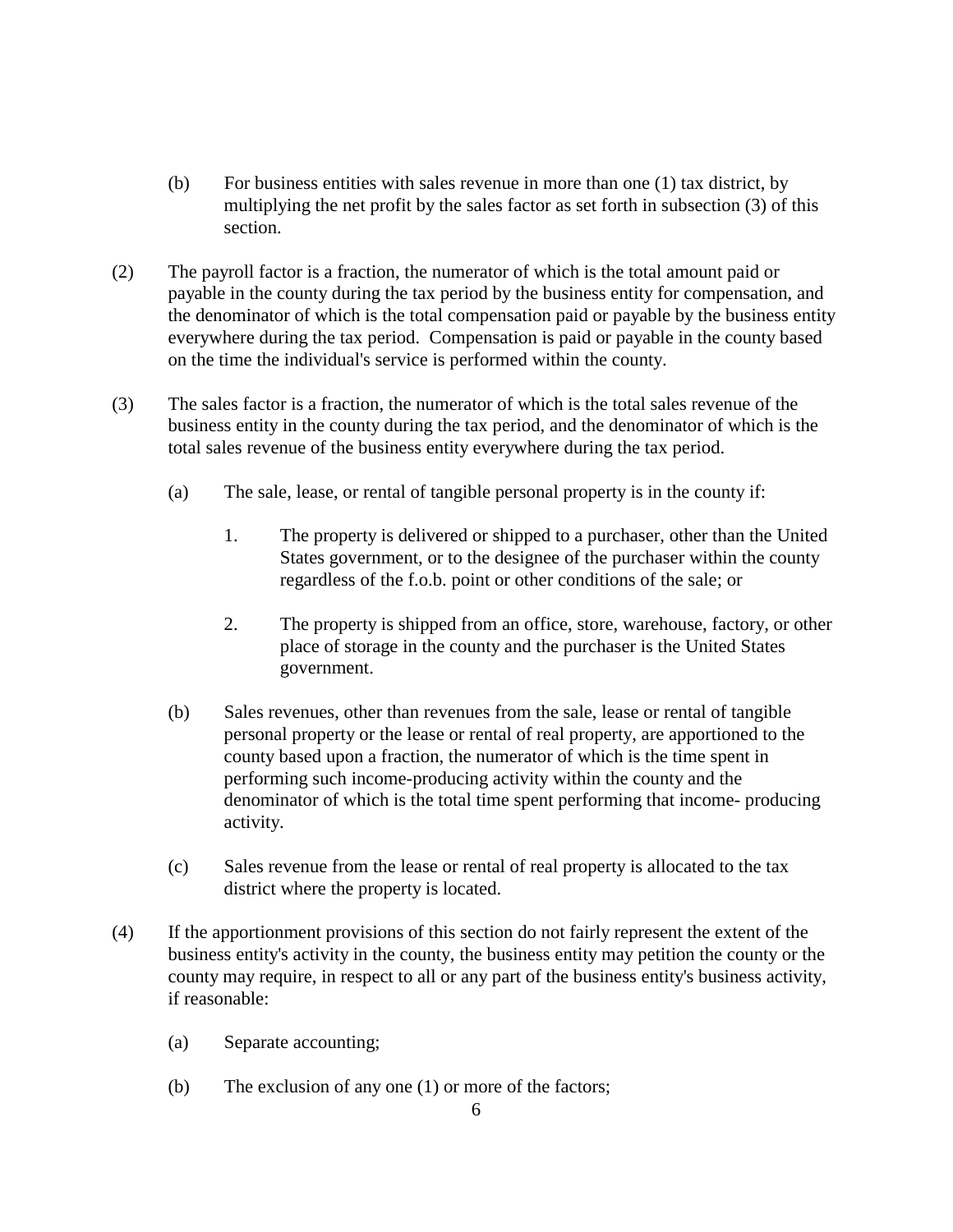- (c) The inclusion of one (1) or more additional factors which will fairly represent the business entity's business activity in the county; or
- (d) The employment of any other method to effectuate an equitable allocation and apportionment of net profit.
- (5) When compensation is paid or payable for work done or services performed or rendered by an employee, both within and without the county, the license fee shall be measured by that part of the compensation paid or payable as a result of work done or service performed or rendered within the county. The license fee shall be computed by obtaining the percentage which the compensation for work performed or services rendered within the county bears to the total wages and compensation paid or payable. In order for the county to verify the accuracy of a taxpayer's reported percentages under this subsection, the taxpayer shall maintain adequate records.
- (6) All partnerships, S corporations, and all other entities where income is "passed through" to the owners are subject to this ordinance. The occupational license fee imposed in this ordinance is assessed against income before it is "passed through" these entities to the owners.
- (7) If any business entity dissolves, ceases to operate, or withdraws from the county during any taxable year, or if any business entity in any manner surrenders or loses its charter during any taxable year, the dissolution, cessation of business, withdrawal, or loss or surrender of charter shall not defeat the filing of returns and the assessment and collection of any occupational license fee for the period of that taxable year during which the business entity had business activity in the county
- (8) If a business entity makes, or is required to make, a federal income tax return, the occupational license fee shall be computed for the purposes of this ordinance on the basis of the same calendar or fiscal year required by the federal government, and shall employ the same methods of accounting required for federal income tax purposes.

# **§ 5 - Employers to Withhold**

- (1) Every employer making payment of compensation to an employee shall deduct and withhold from the compensation an occupational license fee calculated under Section (3) of this ordinance.
- (2)Every employer required to deduct and withhold tax under this section shall make a return and report to the county, and pay to the county, the tax required to be withheld under this section.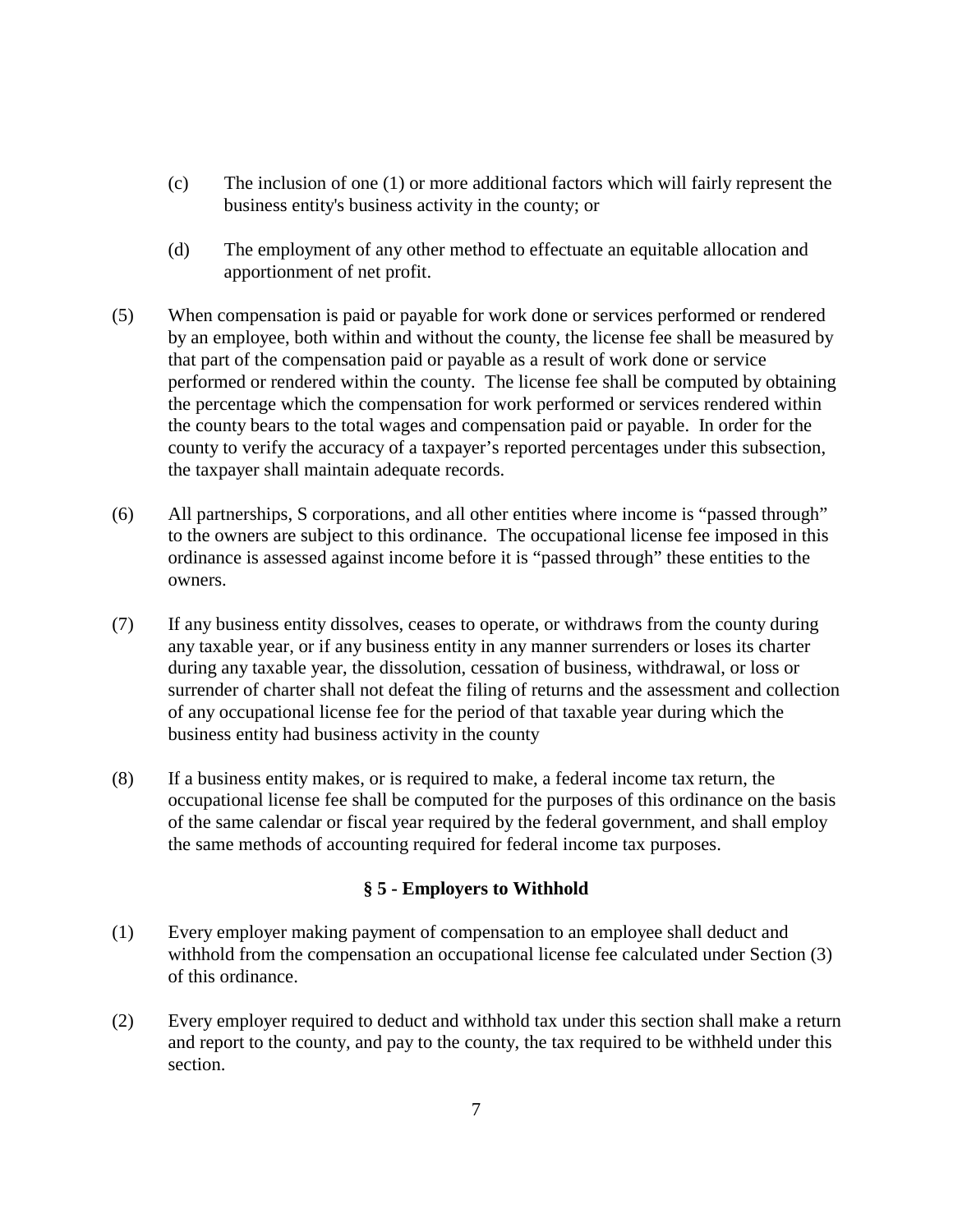- (a) The return and payment to be made on account of deductions by employees from salaries, wages and other compensation of employees shall be made on a monthly or quarterly basis. Employers withholding three hundred dollars (\$300.00) or more license fee per quarter must file on a monthly basis upon notification from the Finance Director or his designee. Withholding less than three hundred dollars (\$300.00) license fee per quarter shall require the employer to file on a quarterly basis. Employers filing status may not be changed unless permission is granted by the Finance Director.
- (b) Returns required to be filed monthly shall be due on or before the 15th day of the month next following each monthly period, except the return for the last month of the calendar year, which shall be due on January 31.
- (c) Returns required to be filed quarterly shall be due on or before the last day of the month following each quarterly period.
- (3) Every employer who fails to withhold or pay to the county any sums required by this ordinance to be withheld and paid shall be personally and individually liable to the county for any sum or sums withheld or required to be withheld in accordance with the provisions of this section.
- (4) If the due date of a return falls on a Saturday, Sunday, or legal holiday, the return due date shall be the next succeeding day which is not a Saturday, Sunday, or legal holiday. If the envelope bearing a return is postmarked within forty-eight (48) hours of midnight on the due date, interest and penalties shall not be assessed. Returns submitted other than by mail must be received on or before the return due date.
- (5) The county shall have a lien upon all the property of any employer who fails to withhold or pay over to the county sums required to be withheld under this section. If the employer withholds, but fails to pay the amounts withheld to the county, the lien shall commence as of the date the amounts withheld were required to be paid to the county. If the employer fails to withhold, the lien shall commence at the time the liability of the employer is assessed by the county.
- (6) Every employer required to deduct and withhold tax under this section shall annually complete and file on a form furnished or approved by the Finance Director a reconciliation of the occupational license tax withheld where compensation is paid or payable to employees. Either copies of federal forms W-2 and W-3, transmittal of wage and tax statements, or a detailed employee listing with the required equivalent information, as determined by the Finance Director, shall be submitted.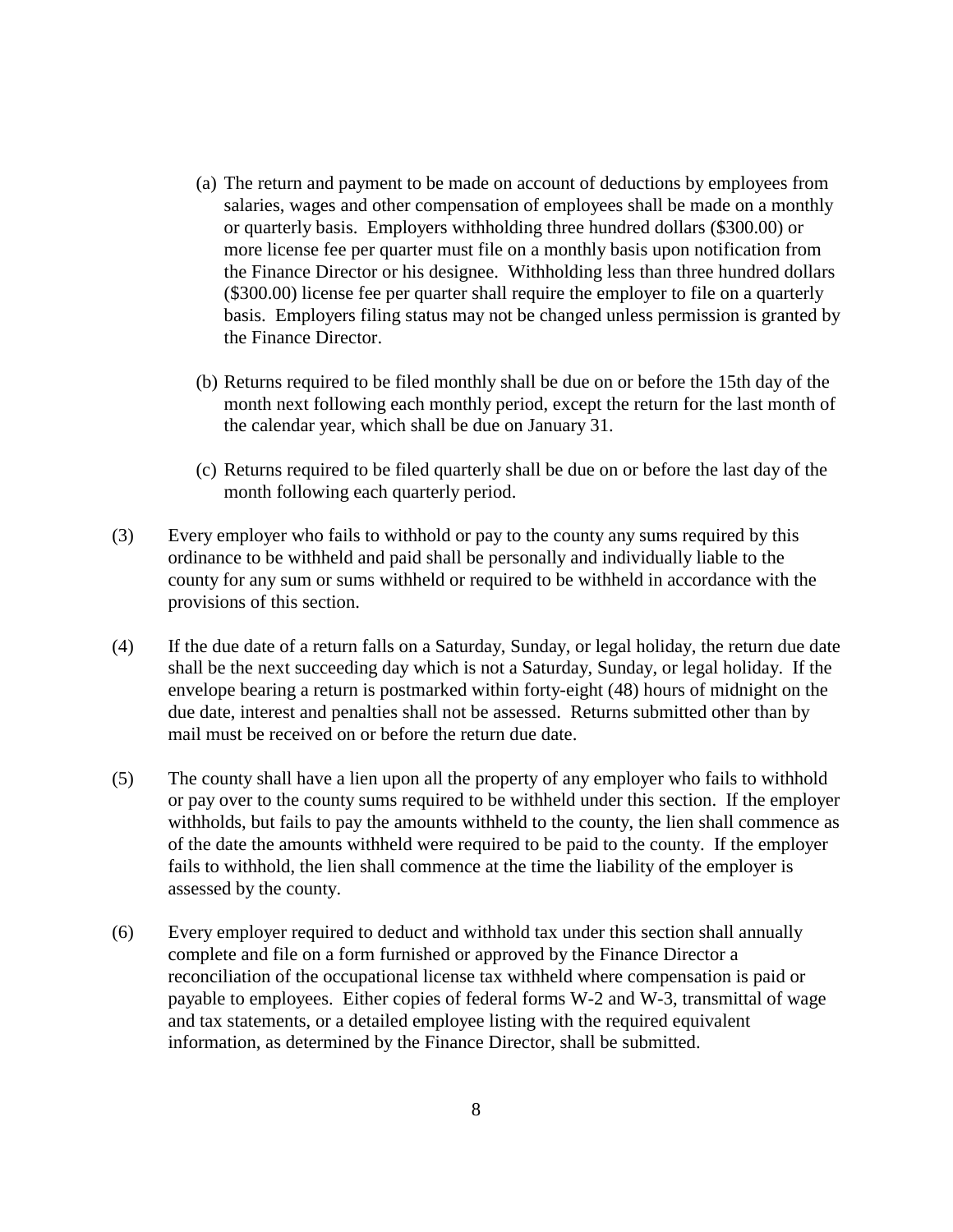- (7) Every employer shall furnish each employee a statement on or before January 31 of each year showing the amount of compensation and occupational license tax deducted by the employer from the compensation paid to the employee for payment to the county during the preceding calendar year.
- (8)An employer shall be liable for the payment of the tax required to be deducted and withheld under this section.
- (9) The president, vice president, secretary, treasurer or any other person holding an equivalent corporate office of any business entity subject to this section shall be personally and individually liable, both jointly and severally, for any tax required to be withheld from compensation paid or payable to one or more employees of the business entity, and neither the corporate dissolution or withdrawal of the business entity from the county, nor the cessation of holding any corporate office, shall discharge that liability; provided that the personal and individual liability shall apply to each and every person holding the corporate office at the time the tax becomes or became obligated. No person shall be personally and individually liable under this subsection unless such person had authority to collect, truthfully account for, or pay over the tax imposed by this ordinance at the time that the taxes imposed by this ordinance become or became due.
- (10) Not withstanding subsections (7) and (8) of this section, every employee receiving compensation in the county subject to the tax imposed under Section (3) of this ordinance shall be personally liable for any amount due. In all cases where the employer does not withhold the tax levied under this ordinance from the employee, such employee or employees shall be responsible for filing with the county each quarter in the same manner as if they were the employer.

#### **§ 6 - Returns Required**

- (1) All business entity returns for the preceding taxable year shall be made by a date specified by the Finance Director. Blank forms for returns shall be supplied by the county.
- (2) Every business entity shall submit a copy of its federal income tax return and all supporting statements and schedules at the time of filing its occupational license tax return with the county. Whenever, in the opinion of the county, it is necessary to examine the federal income tax return of any business entity in order to audit the return, the county may compel the business entity to produce for inspection a copy of any statements and schedules in support thereof that have not been previously filed. The county may also require copies of reports of adjustments made by the federal government.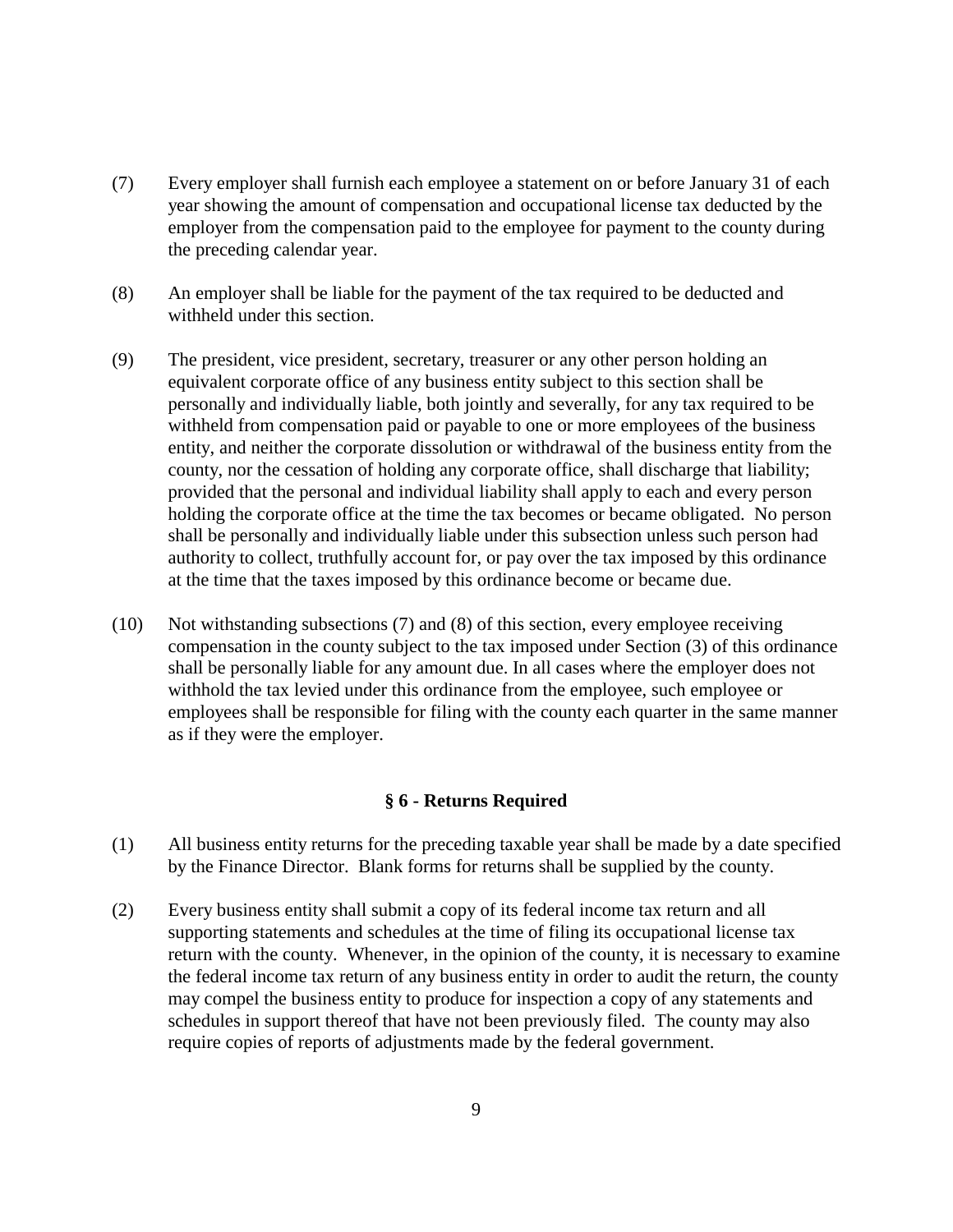- (3) Every business entity subject to an occupational license tax governed by the provisions of this ordinance shall keep records, render under oath statements, make returns, and comply with rules as the county from time to time may prescribe. Whenever the county deems it necessary, the county may require a business entity, by notice served to the business entity, to make a return, render statements under oath, or keep records, as the county deems sufficient to determine the tax liability the business entity.
- (4) The county may require, for the purpose of ascertaining the correctness of any return or for the purposes of making an estimate of the taxable income of any business entity, the attendance of a representative of the business entity or of any other person having knowledge in the premises.
- (5) The full amount of the unpaid tax payable by any business entity, as appears from the face of the return, shall be paid to the county at the time prescribed for filing the occupational license tax return, determined without regard to any extension of time for filing the return.

# **§ 7 - Extensions**

- (1) The county may grant any business entity an extension of not more than six (6) months, unless a longer extension has been granted by the Internal Revenue Service or is agreed to by the county and the business entity, for filing its return, if the business entity, on or before the date prescribed for payment of the occupational license tax, requests the extension and pays the amount properly estimated as its tax.
- (2) If the time for filing a return is extended, the business shall pay, as part of the tax, an amount equal to twelve percent (12%) per annum simple interest on the tax shown due on the return, but not been previously paid, from the time the tax was due until the return is actually filed and the tax paid to the county. A fraction of a month is counted as an entire month.

# **§ 8 - Refunds**

- (1) Where there has been an overpayment of tax under Section (5) of this ordinance, a refund or credit shall be made to the employer to the extent of overpayment only if a written application for refund or credit is received by the county from the employer within two (2) years from the date the overpayment was made.
- (2) An employee who has compensation attributable to activities performed outside the county, based on time spent outside the county, whose employer has withheld and remitted to this county, the occupational license tax on the compensation attributable to activities performed outside the county, may file for a refund within two (2) years of the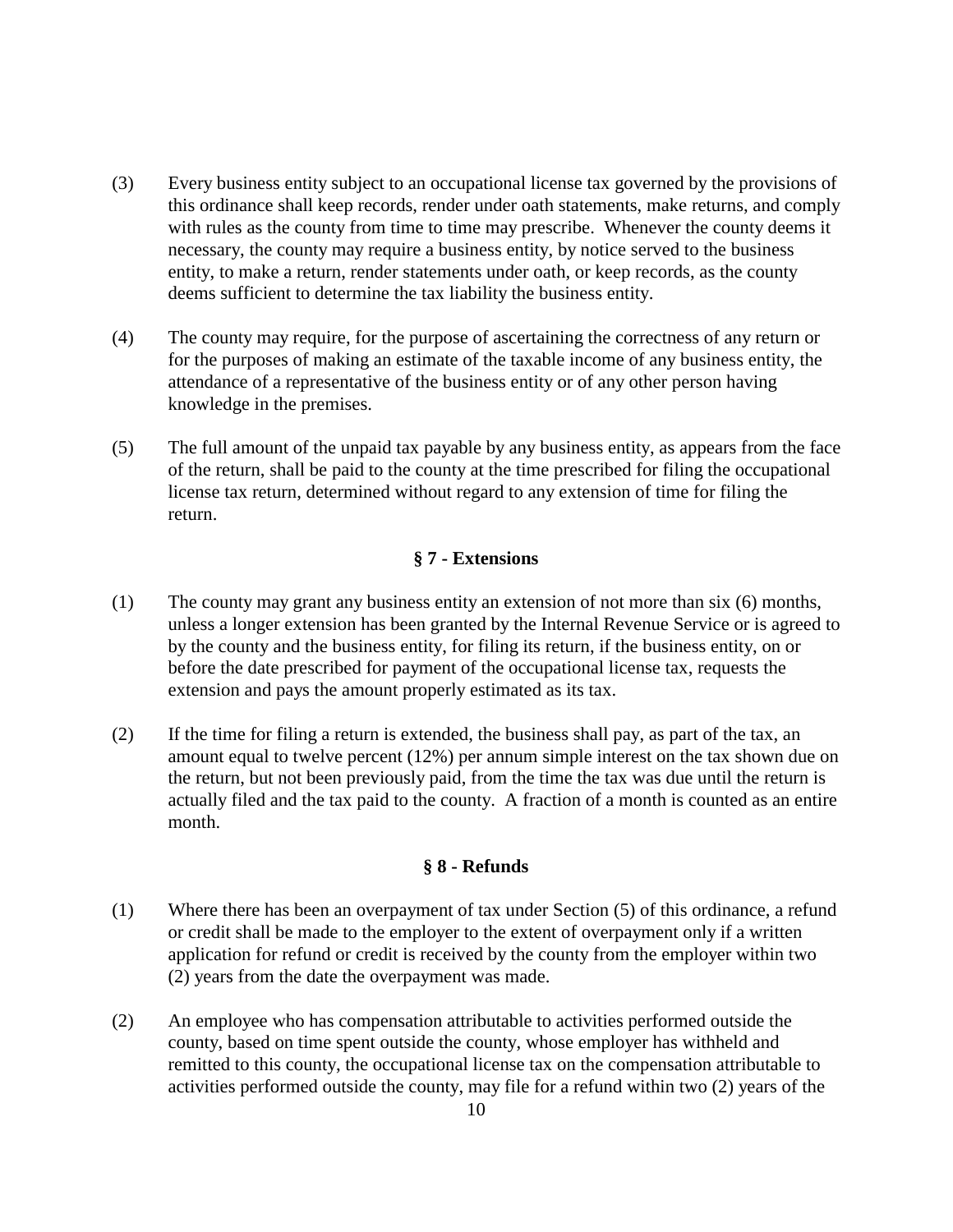date prescribed by law for the filing of a return. The employee shall provide a schedule and computation sufficient to verify the refund claim and the county may confirm with the employer the percentage of time spent outside the county and the amount of compensation attributable to activities performed outside the county prior to approval of the refund.

### **§ 9 - Federal Audit Provisions**

- (1) As soon as practicable after each return is received, the county may examine and audit the return. If the amount of tax computed by the county is greater than the amount returned by the business entity, the additional tax shall be assessed and a notice of assessment mailed to the business entity by the county within five (5) years from the date the return was filed, except as otherwise provided in this subsection.
	- (a) In the case of a failure to file a return or of a fraudulent return the additional tax may be assessed at any time.
	- (b) In the case of a return where a business entity understates net profit, or omits an amount properly includable in net profits, or both, which understatement or omission, or both, is in excess of twenty-five percent (25%) of the amount of net profit stated in the return, the additional tax may be assessed at any time within six (6) years after the return was filed.
	- (c) In the case of an assessment of additional tax relating directly to adjustments resulting from a final determination of a federal audit, the additional tax may be assessed before the expiration of the times provided in this subsection, or six (6) months from the date the county receives the final determination of the federal audit from the business entity, whichever is later.

The times provided in this subsection may be extended by agreement between the business entity and the county. For the purposes of this subsection, a return filed before the last day prescribed by law for filing the return shall be considered as filed on the last day. Any extension granted for filing the return shall also be considered as extending the last day prescribed by law for filing the return.

- (2) Every business entity shall submit a copy of the final determination of the federal audit within thirty (30) days of the conclusion of the federal audit.
- (3) The county may initiate a civil action for the collection of any additional tax within the times prescribed in subsection (1) of this section.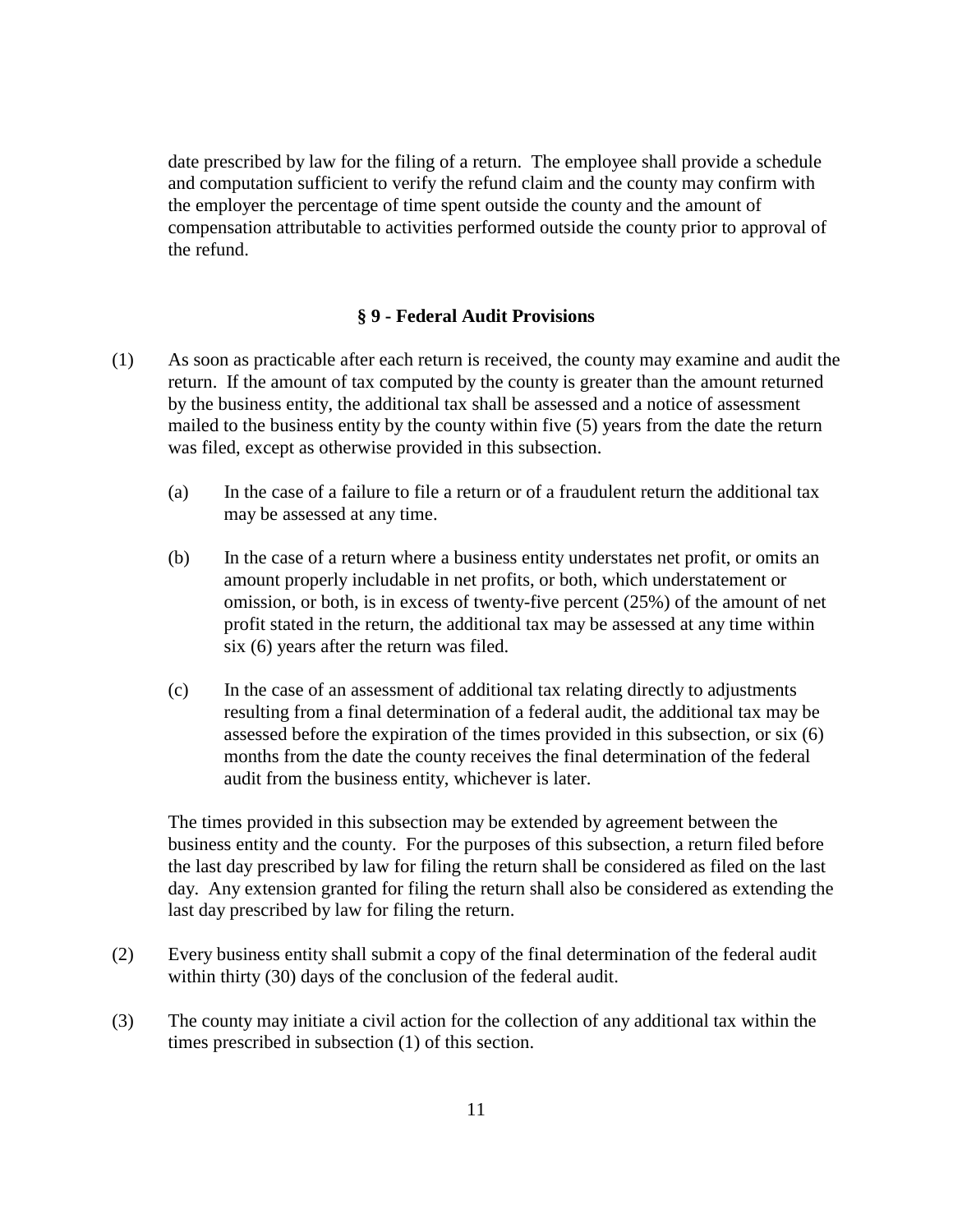#### **§ 10 - Administrative Provisions**

- (1)No suit shall be maintained in any court to restrain or delay the collection or payment of the tax levied by this ordinance.
- (2) Any tax collected pursuant to the provisions of this ordinance may be refunded or credited within two (2) years of the date prescribed by law for the filing of a return or the date the money was paid to the county, whichever is the later, except that:
	- (a) In any case where the assessment period contained in Section (9) of this ordinance has been extended by an agreement between the business entity and the county, the limitation contained in this subsection shall be extended accordingly.
	- (b) If the claim for refund or credit relates directly to adjustments resulting from a federal audit, the business entity shall file a claim for refund or credit within the time provided for in this subsection or six (6) months from the conclusion of the federal audit, whichever is later.

For the purposes of this subsection and subsection (1) of this section, a return filed before the last day prescribed by law for filing the return shall be considered as filed on the last day.

(3) The authority to refund or credit overpayments of taxes collected pursuant to this o ordinance is vested exclusively in the county.

# **§ 11 - Information to Remain Confidential**

(1) No present or former employee of any tax district shall intentionally and without authorization inspect or divulge any information acquired by him or her of the affairs of any person, or information regarding the tax schedules, returns, or reports required to be filed with the tax district or other proper officer, or any information produced by a hearing or investigation, insofar as the information may have to do with the affairs of the person's business. This prohibition does not extend to information required in prosecutions for making false reports or returns for taxation, or any other infraction of the tax laws, or in any way made a matter of public record, nor does it preclude furnishing any taxpayer or the taxpayer's properly authorized agent with information respecting his or her own return. Further, this prohibition does not preclude any employee of the tax district from testifying in any court, or from introducing as evidence returns or reports filed with the tax district, in an action for violation of a tax district tax law or in any action challenging a tax district tax laws.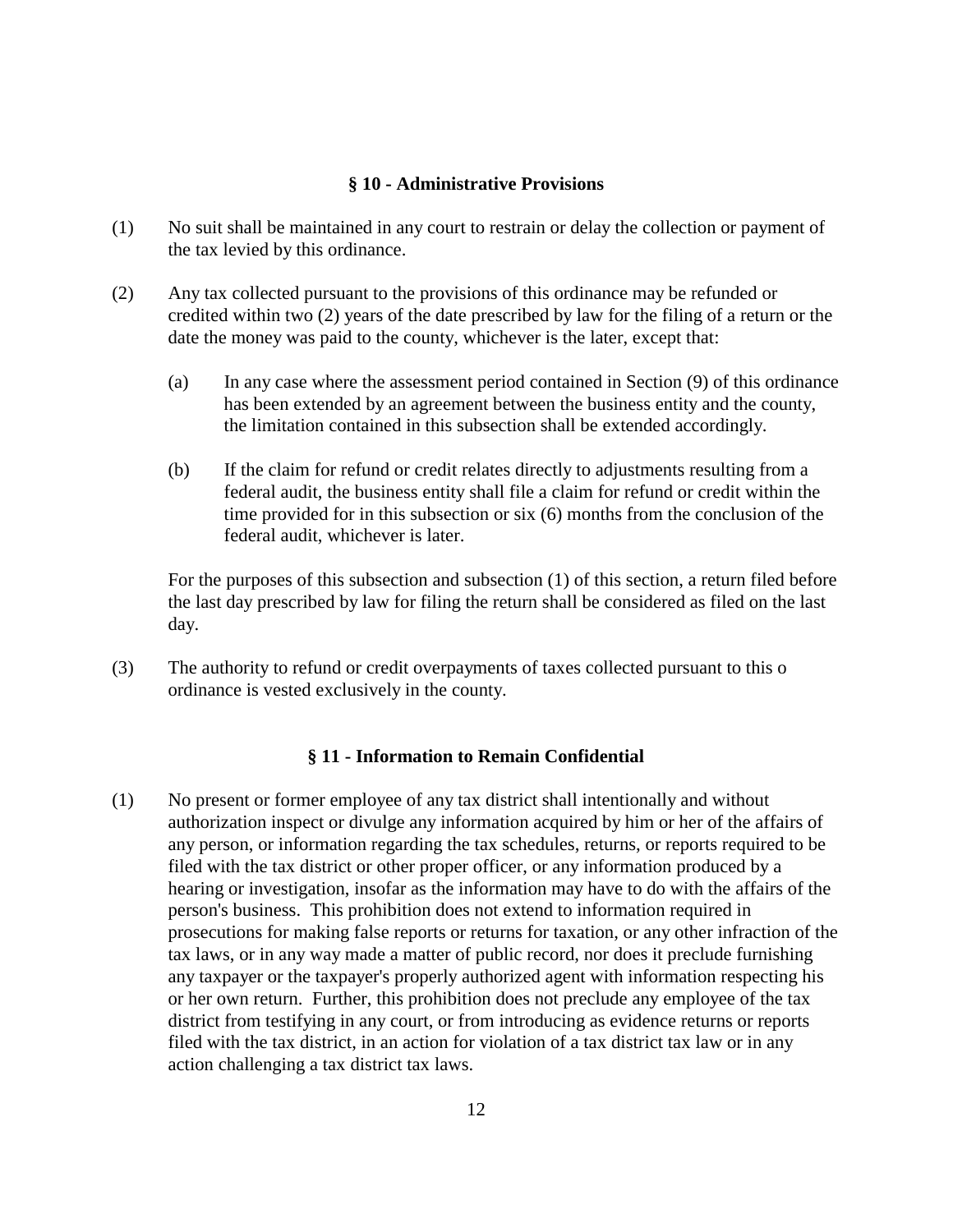- (2) The county reserves the right to disclose to the Commissioner of Revenue of the Commonwealth of Kentucky or his or her duly authorized agent all such information and rights to inspect any of the books and records of the county if the Commissioner of Revenue of the Commonwealth of Kentucky grants to the county the reciprocal right to obtain information form the files and records of the Kentucky Department of Revenue and maintains the privileged character of the information so furnished. Provided, further, that the county may publish statistics based on such information in such a manner as not to reveal data respecting net profits or compensation of any person or business entity.
- (3) In addition, the county is empowered to execute similar reciprocity agreements as described in subsection (2) of this section with any other taxing entity, should there be a need for exchange of information in order to effect diligent enforcement of this ordinance.

### **§ 12 - Penalties**

- (1) A business entity subject to tax on net profits may be subject to a penalty equal to five percent (5%) of the tax due for each calendar month or fraction thereof if the business entity:
	- (a) Fails to file any return or report on or before the due date prescribed for filing or as extended by the county;
	- (b) Fails to pay the tax computed on the return or report on or before the due date prescribed for payment.

The total penalty levied pursuant to this subsection shall not exceed twenty-five percent (25%) of the total tax due; however, the penalty shall not be less than twenty-five dollars  $($25).$ 

- (2) Every employer who fails to file a return or pay the tax on or before the time prescribed under Section (5) of this ordinance may be subject to a penalty in amount equal to five percent (5%) of the tax due for each calendar month or fraction thereof. The total penalty levied pursuant to this subsection shall not exceed twenty-five percent (25%) of the total tax due; however, the penalty shall not be less than twenty-five dollars (\$25).
- (3) In addition to the penalties prescribed in this section, any business entity or employer shall pay, as part of the tax, an amount equal to twelve percent (12%) per annum simple interest on the tax shown due, but not previously paid, from the time the tax was due until the tax is paid to the county. A fraction of a month is counted as an entire month.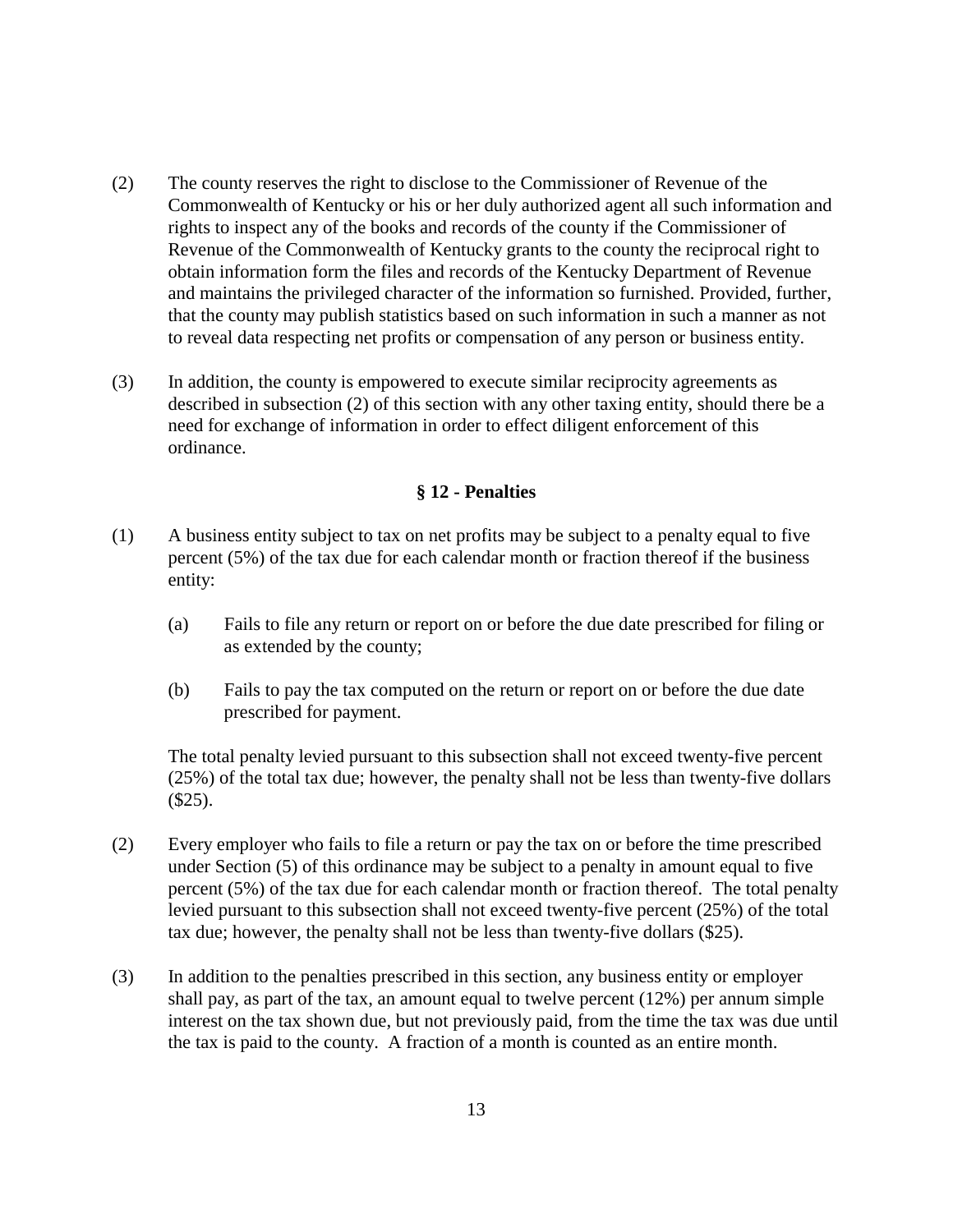- (4) Every tax imposed by this ordinance, and all increases, interest, and penalties thereon, shall become, from the time the tax is due and payable, a personal debt of the taxpayer to the county.
- (5) The county may enforce the collection of the occupational tax due under section (3) of this ordinance and any fees, penalties, and interest as provided in subsections (1), (2), (3), and (4) of this section by civil action in a court of appropriate jurisdiction. To the extent authorized by law, the county shall be entitled to recover all court costs and reasonable attorney fees incurred by it in enforcing any provision of this ordinance.
- (6) In addition to the penalties prescribed in this section, any business entity or employer who willfully fails to make a return or willfully makes a false return, or who willfully fails to pay taxes owing or collected, with the intent to evade payment of the tax or amount collected, or any part thereof, shall be guilty of a Class A misdemeanor.
- (7) Any person who willfully aids or assists in, or procures, counsels, or advises the preparation or presentation under, or in connection with, any matter arising under this ordinance of a return, affidavit, claim, or other document, which is fraudulent or is false as to any material matter, whether or not the falsity or fraud is with the knowledge or consent of the person authorized or required to present the return, affidavit, claim, or document, shall be guilty of a Class A misdemeanor.
- (8) A return for the purpose of this section shall mean and include any return, declaration, or form prescribed by the county and required to be filed with the county by the provisions of this ordinance, or by the rules of the county or by written request for information to the business entity by the county.
- (9) Any person violating the provisions of section (11) of this ordinance by intentionally inspecting confidential taxpayer information without authorization, shall be fined not more than five hundred dollars (\$500) or imprisoned for not longer than six (6) months, or both.
- (10) Any person violating the provisions of section (11) of this ordinance by divulging confidential taxpayer information shall be fined not more than one thousand (\$1000) or imprisoned for not more than one (1) year, or both.
- (11) The Finance Director may waive any penalty when he determines there to be reasonable cause for failure to comply with any of the requirements of this ordinance.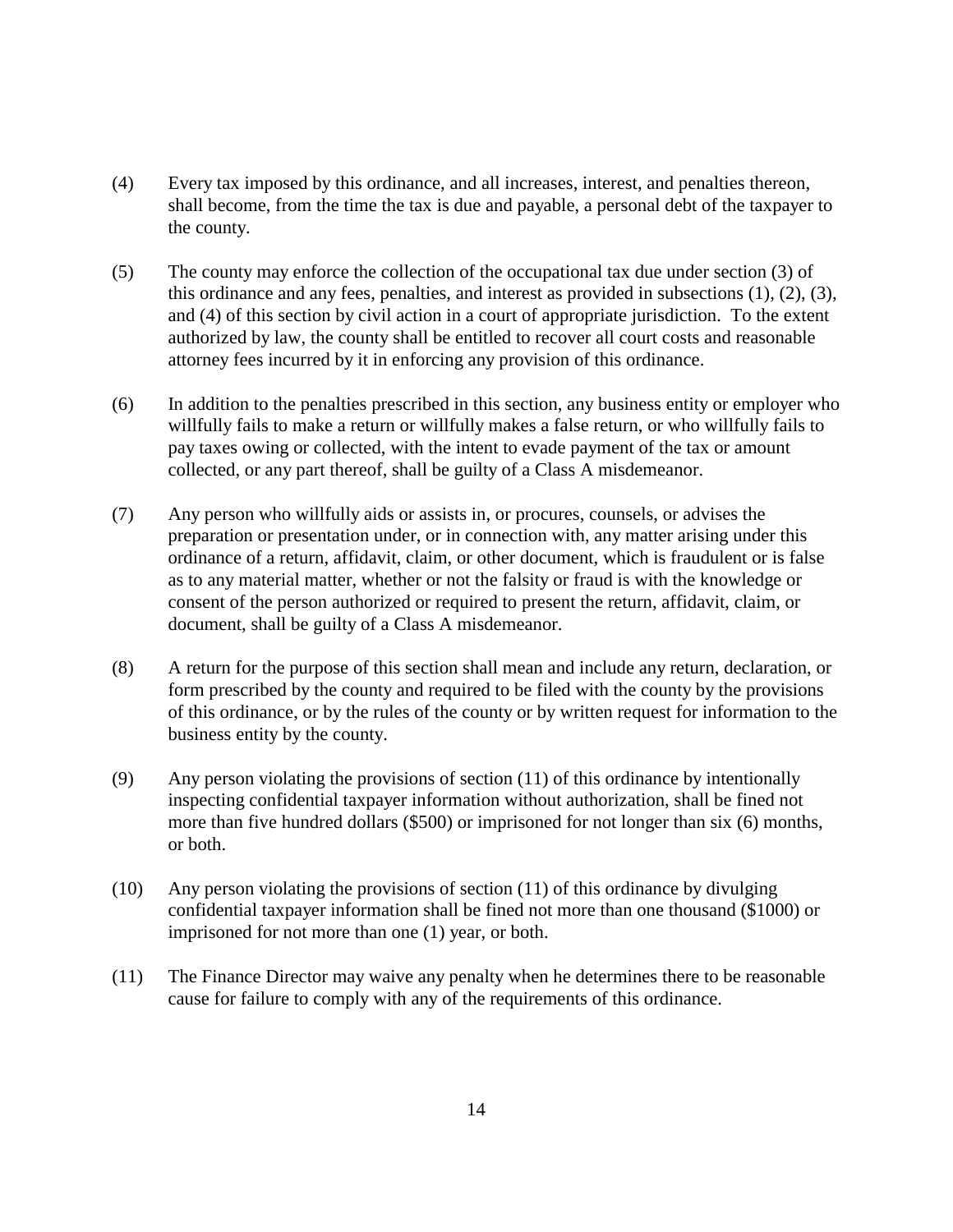### **§ 13- Use of Occupational License Tax**

All money derived from the license taxes under the provisions of this ordinance shall be paid to the county and placed to the credit of the county's general revenue fund.

### **§ 14 – Effective Date**

(A) This ordinance shall be effective on July 1, 2005. All taxes and exemptions calculated on a taxable year beginning on a date other than July 1 shall be computed on a pro rata basis.

(B) The effective date of the reduction of the occupational license fee from .5% to .35% is January 1, 2007.

#### **§ 15 - Severability**

Each section and each provision of each section of this ordinance are severable, and if any provision, section, paragraph, sentence or part thereof, or the application thereof to any person licensee, class or group, is held by a court of law to be unconstitutional or invalid for any reason, such holding shall not affect or impair the remainder of this ordinance, it being the legislative intent to ordain and enact each provision, section, paragraph, sentence and part thereof, separately and independently of the rest.

**INTRODUCED AND PUBLICLY READ** on first reading on this the 2<sup>nd</sup> day of November, 2006.

**PUBLICLY READ, APPROVED AND ADOPTED** on this the 21<sup>st</sup> day of November, 2006.

 $\overline{\phantom{a}}$  , which is a constant of the constant of the constant of the constant of the constant of the constant of the constant of the constant of the constant of the constant of the constant of the constant of the cons

#### DAVIESS COUNTY FISCAL COURT

Reid Haire Daviess County Judge/Executive